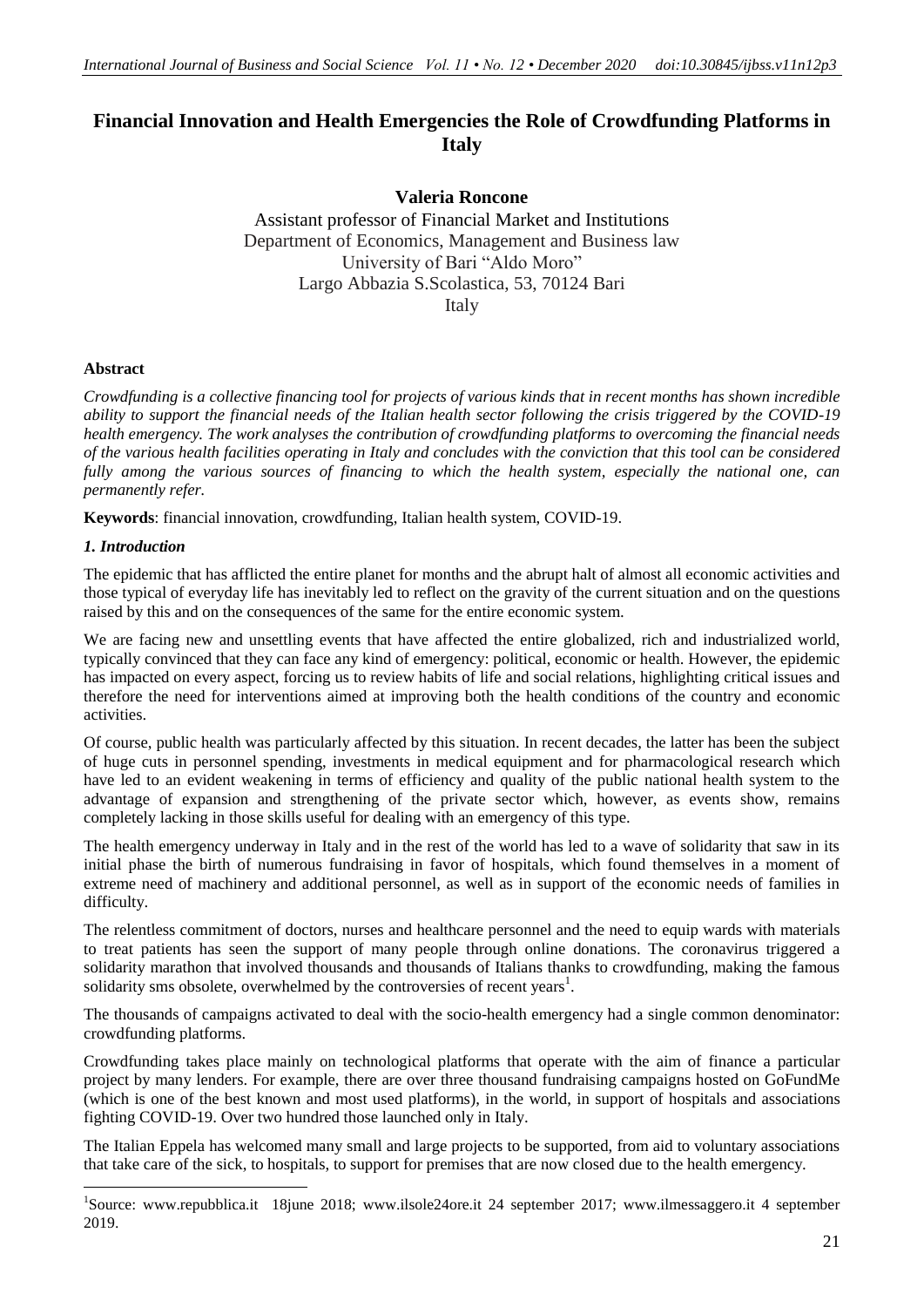To date, however, awareness of the correct dynamics of this type of fundraising still seems reduced, especially in the context of public realities, with the risk that many of the donations do not reach the final beneficiary and that, due toaccreditation and collection, funds are returned to donors, frustrating the efforts made<sup>2</sup>.

From the previous considerations arises the objective of this work which aims to provide insights on the functioning of crowdfunding platforms. Understanding the functioning and knowing the business models of this particular form of financing could contribute to a better understanding of this market and to better appreciate its potential.

This work is structured as follows: section 2 focuses on the key concepts related to crowdfunding; section 3 describes the different business models of the phenomenon in question including: donation-based, reward-based, lending-based and equity-based and the related regulatory framework and highlights market data relating to the national context; section 4 describes the main characteristics of crowdfunding platforms; section 5 focuses on the role that these platforms, especially the donation and reward-based ones, played during the COVID-19 emergency period; section 6 describes the first steps in the development of a health crowdfunding; section 7 concludes.

## *2. Crowdfunding: key concepts*

The crowdfunding theme refers to a change in the methods of financing entrepreneurial projects compared to the more well-known forms of fundraising used so far.

The innovative scope of crowdfunding always assumes great emphasis in moments of crisis: we recall, in fact, the years of the recent financial crisis, in which it began to emerge and to capture the attention of scholars following the economic tightness and great difficulties, of individuals and companies, in finding financial resources; and the current moment of great health emergency that sees the multiplication of crowdfunding campaigns activated mainly to economically support health and private structures.

Crowdfunding has proved to be a tool capable of mitigating the criticalities deriving from the lack or insufficiency of financial resources and of constituting a sort of alternative to classic forms of financing, almost a challenge to traditional financial players (Rubinton BJ, 2014) and potentially useful to temporarily lighten an economy so heavily damaged by the events of recent years and by the current condition.

The definitions provided for the term crowdfunding are numerous and very similar (Estelle Arolas et al. 2012; Kleeman et al. 2008), probably that of De Buysere et al. is the most used.

"Crowdfunding can be defined as a collective effort of many individuals (the crowd) who organize and pool their resources to support the efforts initiated by other people or businesses. This is usually done with the help of the Internet. Individual projects and businesses are thus financed with small contributions from a large number of individuals, thus allowing entrepreneurs and business owners to use their social networks to raise capital "(De Buysere et al. 2012) .

However, it is also possible to find other more recent definitions such as that of Pais et al .: "A form of participation (financial, but not only) of the (social) network and through the network (Internet) in a project that is characterized by : completed planning; freedom of choice of the project and the designer, conveyed through reputational mechanisms; transparency of the funds raised "(Pais et al. 2014).

At this point it is possible to identify the constitutive elements of the phenomenon in question:

1. The crowd or multitude of people who contribute financial resources. Consumers who contribute financially to the realization of an entrepreneurial project can also be considered as "working consumers", that is subjects who become part of the production process and create value, whose capabilities can be considered as precious goods, which are integrated into corporate structures and whose actions can be monitored as if they were real employees.

2. Fund-raising which is the final goal of the whole process.

3. Internet and the development of web 2.0 technologies. The latter constitutes a fundamental prerequisite for the development of crowdfunding of which social innovation, understood as the development and implementation of new ideas (products, services or organizational models) that meet social needs and create new forms of relationship and collaboration, is one of its pillars.

The concepts of innovation and sociality (Hong et al. 2018; Saxton et al. 2015) fit perfectly with the phenomenon under consideration which, thanks to the elimination of the traditional barriers of financial investment, manages to make the creativity of the individual citizen collide and of the promoter of the initiative / entrepreneur and to ensure that they can find their realization and translate into products and services.

1

<sup>&</sup>lt;sup>2</sup> Source: www.assif.it. However, it should be noted that thanks to the Cura Italia Decree of 17 March 2020, even public hospitals have had the opportunity to directly raise funds from private individuals.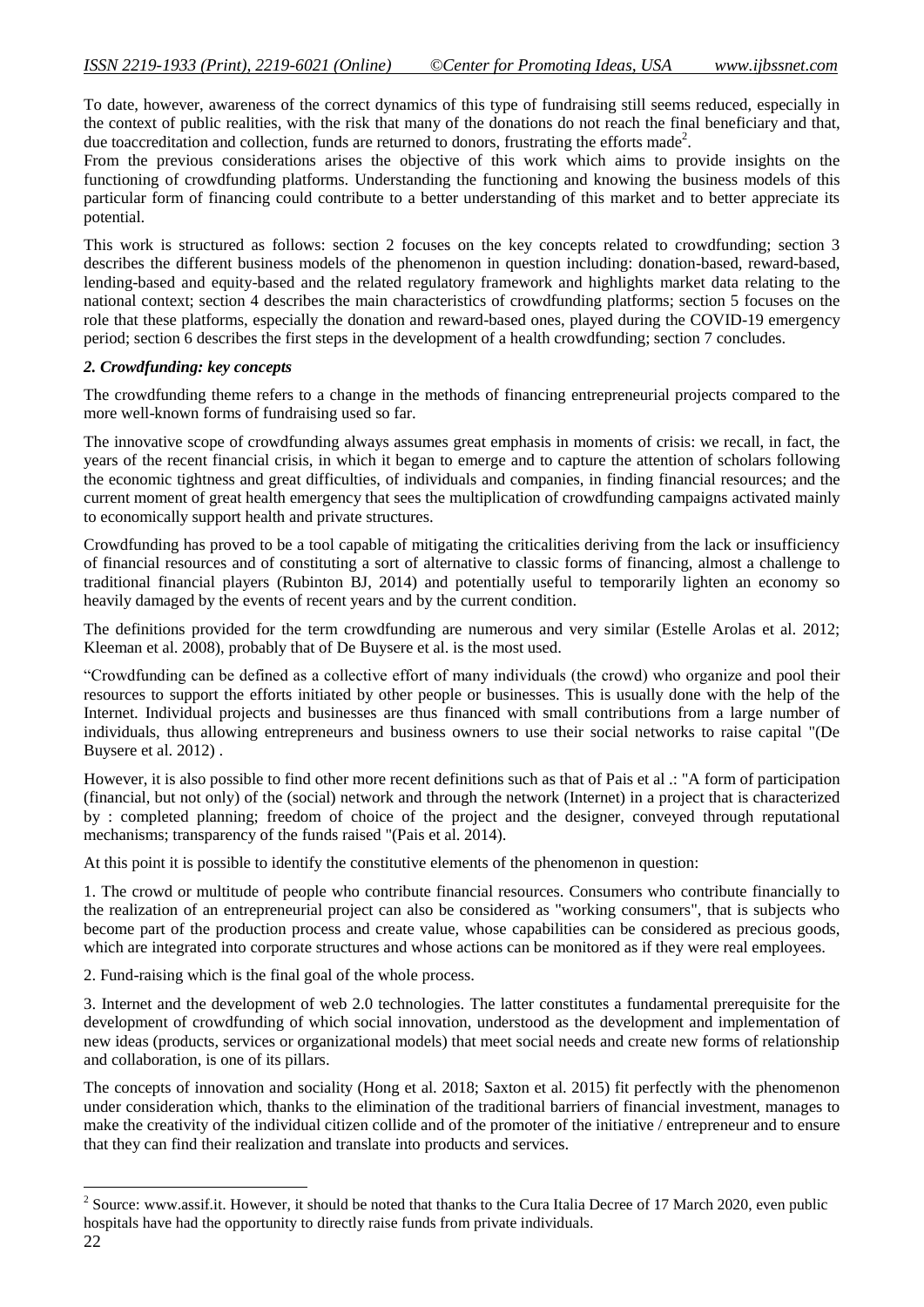Crowdfunding completes the process that characterizes social innovation (Furlani et al. 2012): an individual who discovers a new social need develops a possible solution to its satisfaction, submits it to the crowd who choose whether to finance it or not and, in the case of success, develops it on a large scale and offers it to the entire market.

#### *3. Business models, regulatory framework and market data*

In recent years, crowdfunding has grown rapidly in parallel with the equally rapid development of technology and the growth of social media that have made it much easier to reach large numbers of people at reduced costs. Fundraising is facilitated thanks to the use of platforms which, based on the principles of collaboration and sharing, manage transactions by evaluating projects before presenting them to the public (Pierrakis et al. 2014).

From the analysis of the various crowdfunding platforms currently existing globally, it is possible to identify general operating models:

1) The donation based model<sup>3</sup> (ex. Gofundme) provides for the possibility of donating sums of money to support a specific cause without receiving any reward in exchange.In this case, the lenders who access the dedicated platforms will view the fundraising campaigns active within and will be able to choose which of these to support. The essence of this model consists in the precise desire to make a contribution in order to participate in the implementation of projects aimed at social, cultural, environmental, welfare purposes and so on. In fact, philanthropic motivations are often in fact, and the existence of a good cause is the main driving force that drives people to support and support social projects, thus pushing benefactors to offer the necessary sums to complete the campaigns.

In this model, therefore, the concept of sociality linked to something tangible and real finds its maximum expression. In this case, crowdfunding acquires a very high social and community value if we think about what is the ultimate goal of a donation campaign.

It is important to highlight how non-profit organizations, those organizations that are not for profit, use this model of microfinance. The latter reinvest the profits for mainly organizational purposes.

The Italian legal framework on donation crowdfunding refers exclusively to the Civil Code which, in art. 769, defines donations as a liberal and conscious act of one party in favor of another without necessarily expecting a material benefit or reward in return. Specifically, an act of liberality occurs when a subjective element and an objective element occur, namely:

• the donor must be moved by the so-called animus donandi (subjective element);

• thedonee must, through the donation, enrich himself (objective element).

1

2) The reward-based model, the very first<sup>4</sup> form of crowdfunding and probably the most used today with an important number of platforms active in our country, provides for the possibility of receiving a reward proportionate to the donation and which, generally, coincides with a product or a service<sup>5</sup>. In this type of collection, lenders are generally often particularly active in determining the characteristics of the asset to be created by playing an active role in starting the production of the same and allowing the sponsors of the campaign to understand the future appreciation of the market for that product or service. Crowdfunding is configured in this case more as a marketing tool than a source of capital, allowing producers to evaluate the interest in potential products, and is therefore particularly suitable for start-ups who want to launch a new product on the market (Sayedi et al. 2017; Belleflamme et al. 2015).

The platforms that operate according to this model do so by following two types of clauses: a) *all or nothing*: according to which the amount of bids collected for a given project are returned to individual investors if the applicant fails to accumulate the full amount required, by default, for the campaign. Among the platforms that have adopted this model, the most famous are the Italian Produzioni dal Basso, Eppela, Uelele (Italian by adoption but born in France in 2010), Kickstarter and Indiegogo (american platforms but operating in our country: the first from 2015, the second from 2016).

<sup>&</sup>lt;sup>3</sup> This model, together with the reward and royalty-based model, belongs to the defined category of "non-profit crowdfunding". Therefore, it is not surprising that non-profit organizations are the ones who mainly use the donationbased model. In addition, donations to bodies set up in the form of non-profit organizations (non-profit organizations of social utility), may allow supporters to benefit from some tax relief as provided for in Article 14 of Legislative Decree 35 of 14 March 2005.

<sup>&</sup>lt;sup>4</sup> The first platform to launch an online fundraising campaign in Italy according to the reward model was Produzioni dal Basso in 2005. Produzioni dal Basso began operating long before the term crowdfunding was coined (born between 2008 and 2009).

<sup>&</sup>lt;sup>5</sup> The different types of rewards can consist of: copies of the product created, participation in the project to be financed, awards, etc.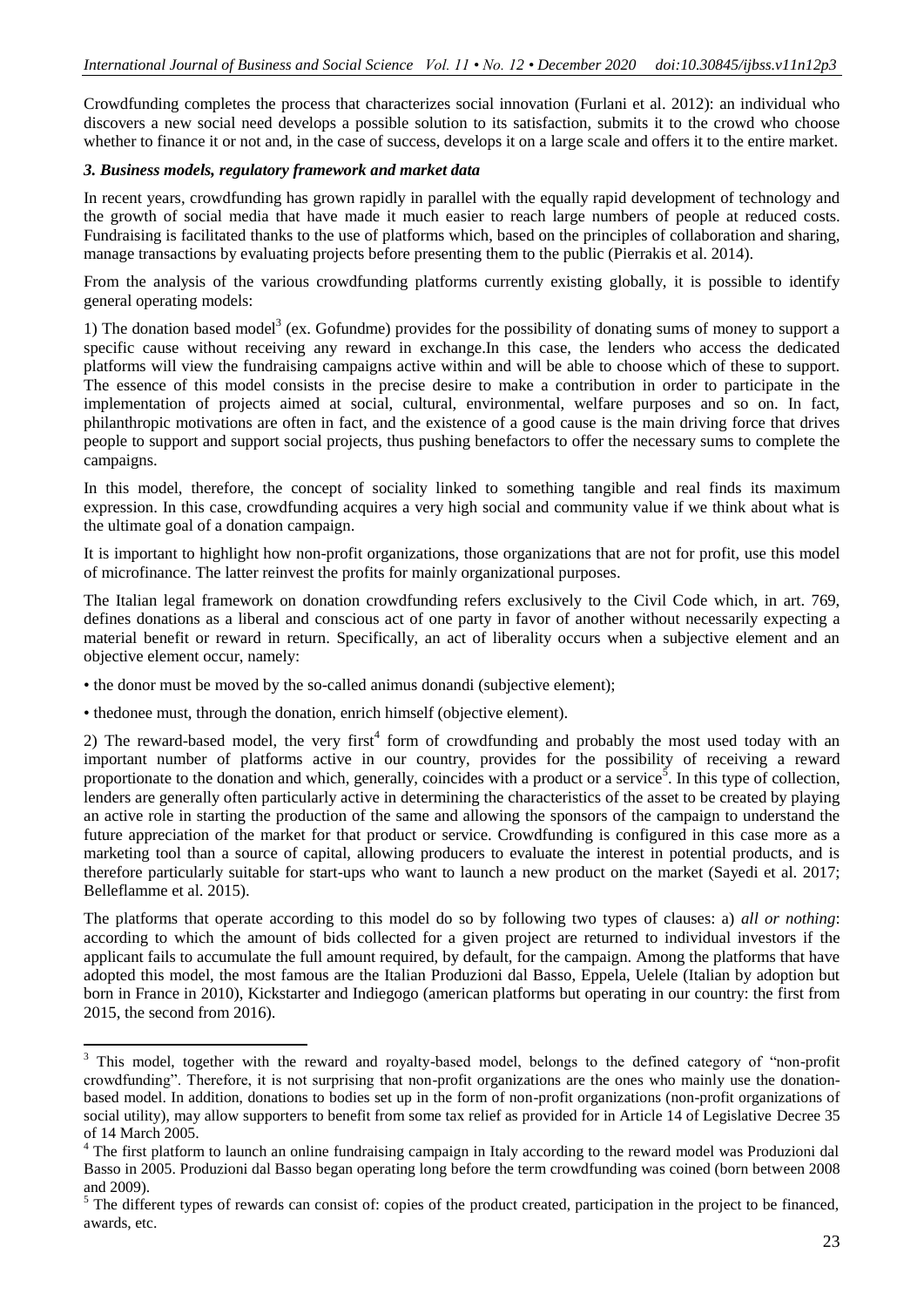b) *Take it all*. This clause, as opposed to the first less widespread and usable for projects mainly of a social nature, provides that the applicant still obtains the amount collected at the end of the crowdfunding campaign regardless of whether or notof the predetermined target, therefore the promoter will not be forced to return the investment to the crowdfounder who adheres to the initiative as he believes in its success on the market and, consequently, in the fact that he will be rewarded for the trust placed in the program (for example, Indiegogo and Boomstarter are platforms that operate in this way).

The regulatory texts of the model in question are different according to the different types into which reward-based crowdfunding is divided and are respectively: the Civil Code art. 793 for modal donation; the Consumer Code for pre-order and again the Civil Code art. 2549 etseq for profit sharing or royalty based.

3) The lending-based or peer to peer lending (p2p) model constitutes a microloan system between individuals. Peerto-peer lending can be understood as a transaction that takes place online directly between individuals without the intermediation of traditional financial institutions (pursuant to Article 106 of the Consolidated Banking Act): a group of people lends small amounts of money to other subjects, chosen on the basis of their public profiles on the platform and all with a rating. Against the loan, a more favorable interest rate is perceived than that proposed by traditional financial intermediaries and instead the recipient of the loan pays a slightly higher interest rate than medium-term loans but lower than the normal credit rates at consumption to which social lending is assimilated. From a regulatory point of view, the references for this model are two: the Civil Code with regard to the loan agreement which is technically configured as a loan agreement pursuant to art. 1813 and 1815; Resolution 584/2016 of the Bank of Italy laying down provisions for the collection of savings by parties other than banks with regard to the general theme of crowdfunding<sup>6</sup>

The social lending platforms Smartika, Prestiamoci and BorsadelCredito are famous.

4) The equity-based model is a mechanism that attracts micro investors to a project, remunerating the investment with a shareholding in the sponsoring company of the project which generally defines a period of time and a target sum. The target is then divided into thousands of equal shares which are offered through the platform in the form of fixed price shares. The offers go on until the target is reached: after that, the actual investment phase begins. The launch of a campaign of this type allows to obtain a great visibility, and the relationships and contacts that are produced still create value for the company by strengthening the group of stakeholders. In this way, the opportunity was created for companies to collect, without intermediation, the financial resources necessary for the realization of an industrial plan, based solely on the proposed project and on their own credibility; an important paradigm shift in the start-up and development phase of a business. However, since it is in any case a real investment in the capital of companies, these cannot fail to make assessments about the terms of the operation linked to the share of capital offered to the public, the price of the shares, the costs of the operation and the preparation of a business plan.

The model in question was the first subject to specific legislation probably because there are proposals for the purchase of company shares that involve highly risky and medium-long term investments for the investor.

In particular, Italy was the first country to adopt specific legislation on equity crowdfunding, unlike the other European countries where the Supervisory Authorities limited themselves to the publication of illustrative documents containing the characteristics of crowdfunding, the risks for the investor as well as existing legislation in which to frame the phenomenon. In fact, in Europe, the various portals operate in different ways, under the supervision of the individual Authorities and by ESMA (European Financial Instruments and Markets Authority) which in September 2012 deemed it appropriate to publish an information document for investors in which the pitfalls of online investment are highlighted. To date, despite a high heterogeneity of business models, there is no harmonized regulation in Europe.

In Italy, the Growth Decree bis, or the Law Decree of 18 October 2012 n.179 was the starting point for crowdfunding in general and equity crowdfunding in particular. By modifying the Consolidated Law on Finance (Article 1, paragraph 5-novies; Article 50-quinquies and Article 100-ter), the Decree aimed at relaunching the competitiveness of the Italian business system through numerous interventions aimed at stimulating the innovation and financing for small and medium-sized enterprises (SMEs). In particular, the new regulations concerned those newly or recently established companies oriented to the production of innovative or highly technological products and services (innovative start-ups).

The Section IX of Resolution no. 586 of 2016 of the Bank of Italy defines lending crowdfunding as social lending, that is "a tool through which a plurality of subjects can request from a plurality of potential lenders, through online platforms, repayable funds for personal use or to finance a project ".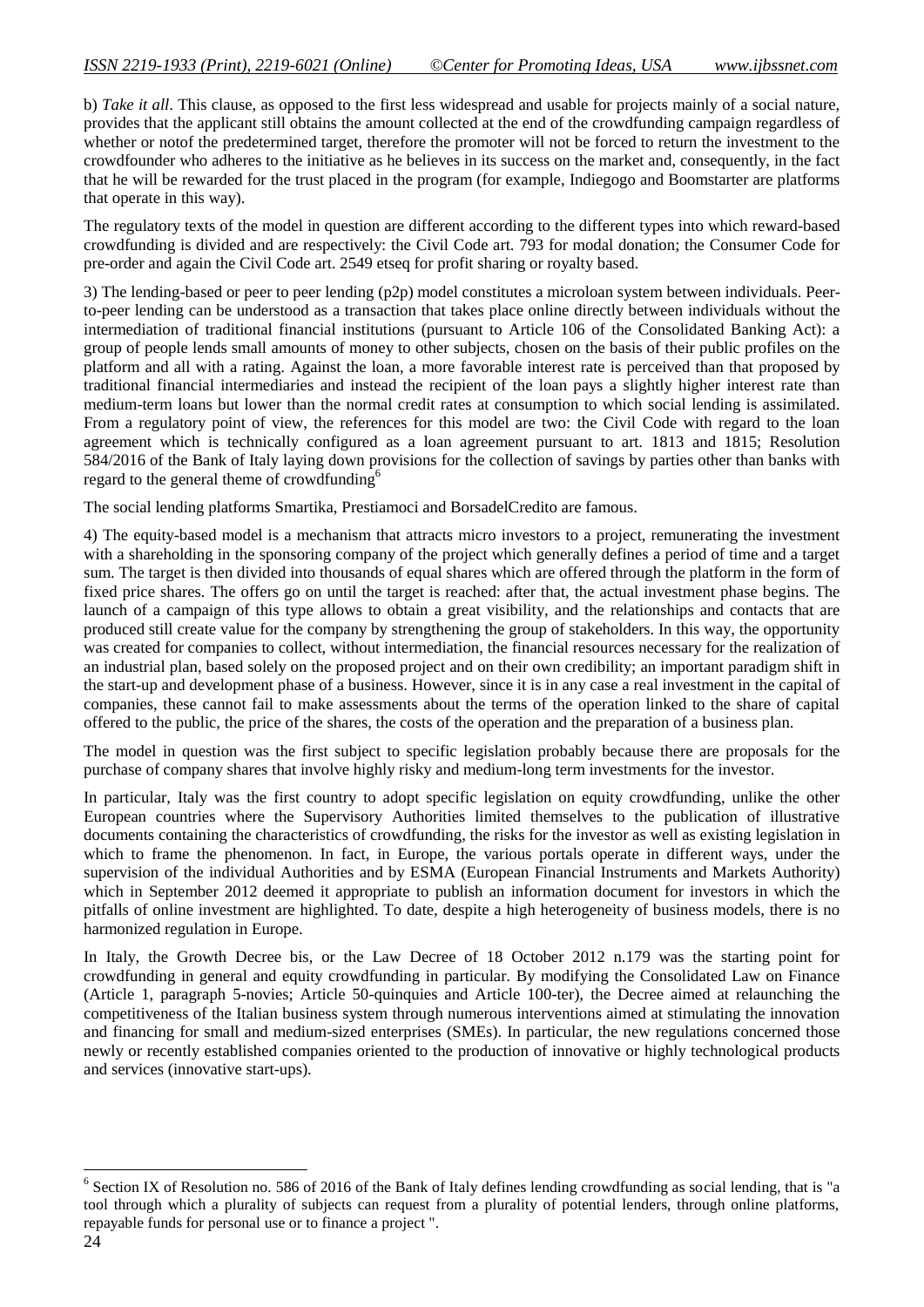Looking now at the market data relating to Italy, the recent Starteed<sup>7</sup> report confirms a considerable growth trend in crowdfunding in all its expressions for 2019. In particular, more than 160 million euros (+ 59%) were raised, bringing the amount raised up to 2019 starting from 2015 to more than 442 million euros.

All business models recorded a positive trend, although the driving forces were equity and lending crowdfunding, which were able to take advantage of the very favorable regulatory environment. For these two models, the proliferation of platforms (Trusters, Walliance, Housers, CrowdEstate) also in the real estate sector which, thanks to the prospects of secure and short-term returns, have satisfied the interest of many investors (Cohen 2016; Matthiesen et al . 2017; Jiang et al. 2019).

In relation to the type of crowdfunding, the 2019 data can be summarized as follows:

-donation and reward: the collection, which was concentrated on a few platforms<sup>8</sup>, amounted to 16 million euros  $(+)$ 28% compared to 2018). The leap is due to the strengthening of community engagement experiences and Open Innovation and Corporate Social Responsibility initiatives(CSR). The issues that recorded the most interesting results were: humanitarian emergency, non-violence against women, medical care.

- equity: amount raised equal to more than 68 million euros  $(+ 114\%$  compared to 2018)<sup>9</sup>;

- lending: deposits of more than 78 million euros<sup>10</sup> ( $+$  49% compared to 2018).

As already anticipated and as can be deduced from the data, the positive trend is mainly driven by lending crowdfunding followed by the equity type method, thanks to the favorable regulatory environment existing in Italy, as already stated.

While equity crowdfunding and, to a minimum, social lending can count on a legal framework that monitors fundraising while protecting the investor and his money, the same cannot be said for the other standard types (donation, invoice, pre-purchase, real estate, rewards and royalties) for which it is customary to refer to the existing regulation for similar financing methods.

## *4. General characteristics of crowdfunding platforms*

1

Among the actors of crowdfunding, in addition to the proponent and crowdfunders, a preponderant role is played by the platforms that constitute virtual places with the aim of collecting financial resources and encouraging interaction between the other two types of subjects involved in the project. Therefore, thanks to the platforms, any proponent, whether a private individual, an association or a company, will be able to publish their project which will subsequently be viewed by the lenders.

The characteristic aspects that unite the different types of platforms can be summarized in (Agrawal et al. 2011):

1. removal of any communication barrier at a geographical level;

2. possibility of participating in projects even with small amounts;

3. provision of information on the parties to the transaction and useful tools for direct interaction between them without the aid of specialized intermediaries.

On the basis of these characteristics it is possible to believe that crowdfunding platforms operate according to the multi side market model (Hagiu et al. 2015) which facilitates the meeting between two or more parties with opposing needs, generating value and guaranteeing an increase in size and visibility to the platform as the number of users increases.

In general, when the sponsor of a project or a collection decides to rely on a crowdfunding platform, in order to reach the largest number of lenders, he must take into consideration a series of elements, the most important of which are:

a. The vocation of the platform: that is, whether it is a generalist or sectorial platform. The platforms defined as generalist welcome projects of various kinds relating to different thematic areas or sectors of the economy. The sectorial platforms instead group together campaigns related to a specific area of interest.

<sup>&</sup>lt;sup>7</sup>Starteed is a crowd-company that was created with the aim of promoting innovative financing processes through the involvement of the crowd.

<sup>&</sup>lt;sup>8</sup> The donation and reward crowdfunding platforms in Italy in 2019 were 51 of which only 29 were active. Those that have collected the most are: Produzioni dal Basso, Rete del dono, Forfunding, Eppela and Buonacausa (source: Starteed) <sup>9</sup> There were 38 equity crowdfunding platforms in Italy in 2019, 24 of which were active. The ones that collected the

most were: Mamacrowd, Crowdfundme, Two Hundred, Walliance and Backtowork24.

 $10$  There were 12 lending platforms in Italy in 2019, 10 of which were active. Those that collected the most were: October, Borsadelcredito, Soisy, Ethical Return and Prestiamoci.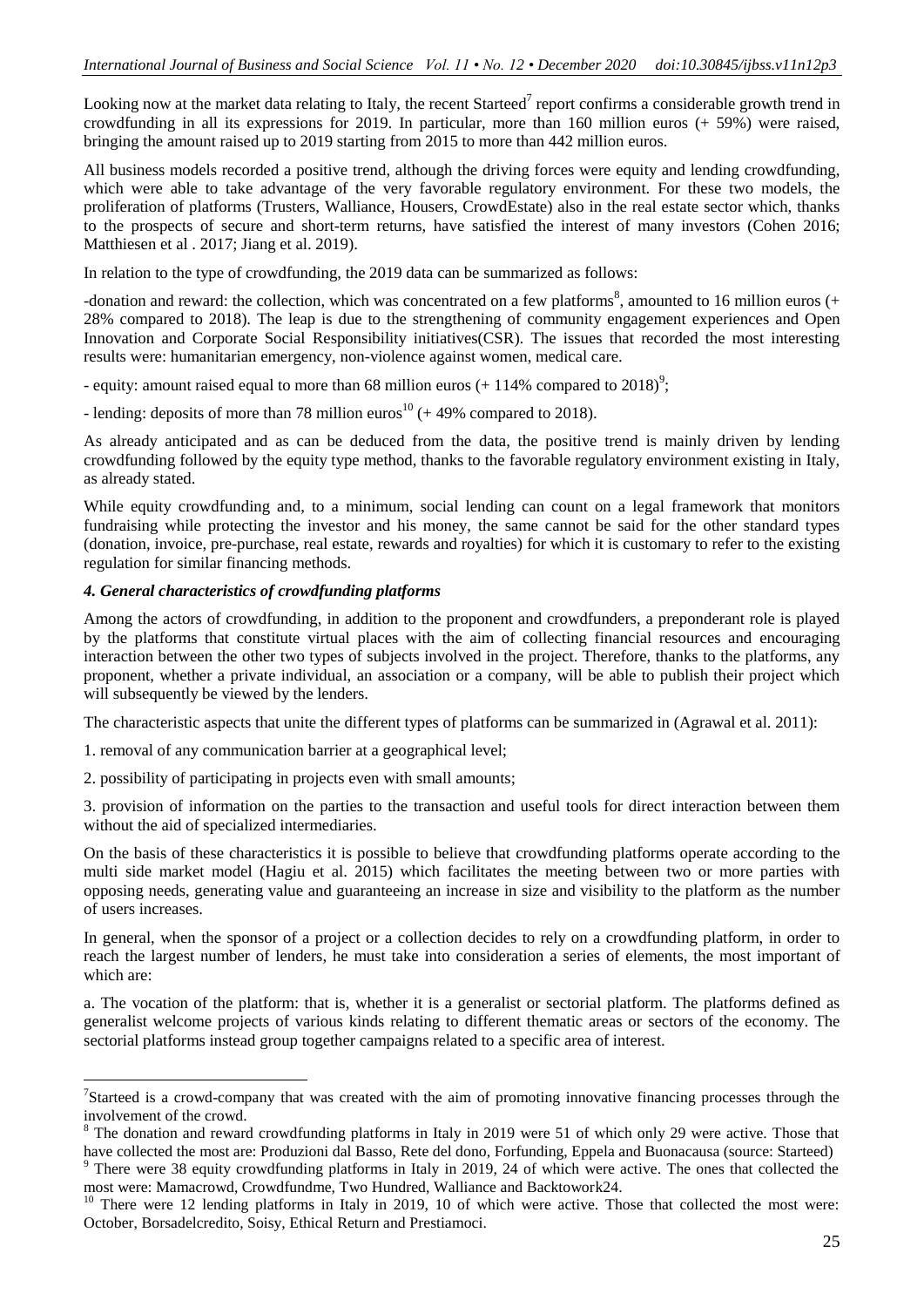They are suitable for projects that aim at a specific target of supporters who will therefore be more inclined to finance the cause. For example, the American platform Kickstarter is dedicated exclusively to cultural or creative projects, while the Italian MusicRaiser concerns a specific sector: that of music.

However, platforms of this type, due to their sectorial nature, attract a specific audience and in most cases more limited than that of generic platforms.

b. The geographical scope of operation: which distinguishes national platforms which, welcoming campaigns regardless of the place where they have their roots and unfold their effects, can be both generalist and sectorial; and the local platforms which instead welcome projects that are destined to produce effects in a specific territorialgeographical area: region or locality. These platforms are mainly thematic; they can accommodate more than one sector, and are aimed at improving the conditions of the economic and social fabric by stimulating the community through participatory economy, thanks to events and activities that aim at the improvement of the community itself.

c. The onerousness of the portal (the required commissions): in general, it is said that a platform applies commissions if the crowdfunding site withdraws a percentage of all the money raised. Most platforms retain a percentage of the budget collected from the campaign, these are percentage commissions that vary from a minimum of 2% to a maximum of 25% although usually the average fluctuates around 5%. There are platforms that apply commissions only if the goal is achieved; in others, the commissions vary depending on whether the platform adopts the all or nothing or take it all model, usually higher commissions are expected if the user does not reach the set goal. The commissions of the platforms must also be added to those for banking transactions, which in some cases can represent a profit margin for the platforms themselves. Table 1 shows the rates applied by some of the most important crowdfunding sites.

d. The duration of the campaign: the average of crowdfunding projects is about 45 days. Shorter campaigns have a better chance of reaching their financial goal and benefiting from good communication dynamics. In any case, the maximum is 90 days $11$ .

#### *5. The role of donation and reward based crowdfunding platforms in the COVID-19 emergency.*

If we look at the past events related to the recent financial crisis and its consequences for all world economies and now the great socio-health upheavals related to the Coronavirus pandemic in progress, we cannot help but notice how the crowdfunding tool and its platforms have taken on a significant weight in contributing financially to sustenance and overcoming emerging difficulties. In other words, it is possible to affirm how crowdfunding in cases of great difficulty is confirmed as a useful and valid financial tool, simple and immediate that meets the economic and financial needs deriving from emergencies of various types.

Crowdfunding is in a moment of great diffusion and is providing valuable help: since the first days in which the ongoing health emergency appeared in all its gravity, numerous fundraising campaigns in support of crowdfunding portals have multiplied structures and organizations involved in this emergency and the related and complex social  $\sin$ ituation<sup>12</sup>.

Celebrities from the world of entertainment, sport and influencers have transmitted and promoted the campaigns through their social networks, giving life to a real race for donations. The most supported campaign, which to date has become the most important crowdfunding fundraiser ever carried out in Europe, was the one promoted by the Ferragnez, or by the couple of celebrities formed by Chiara Ferragni and her husband Fedez, who have decided to promote the "Coronavirus, let's strengthen intensive care" project on the GoFundMecrowdfunding platform, raised in favor of the San Raffaele Hospital in Milan with the aim of strengthening the intensive care unit.

Following the success of the campaign, hundreds of other collections for hospitals throughout Italy flourished from the initiative of ordinary citizens, also lacking structures sufficiently prepared to respond to the request for hospitalization of people affected by the Virus, among many we remember the projects "Cesvi for the Bergamo hospital", "Let's give a hand to the Cotugno of Naples" and "Strength and Heart for Florence".

1

<sup>&</sup>lt;sup>11</sup> Source: www.ulule.com

A survey conducted by the Indiegogo platform on over 100,000 campaigns published on its platform revealed that 30-day campaigns work better, this time limit in fact allows the community to have plenty of time to support the collection and ensure its success. Of all the campaigns monitored and which achieved their objectives, nearly a third (30.5%) conducted a campaign between 30 and 39 days. It is then necessary to consider how much time can be spent following the campaign. You have to be able to build interest, maintain momentum and keep the audience engaged. If you find that 30 days isn't enough, you can extend the campaign to 60 days. But it should be borne in mind that this option should be considered more like running two 30-day campaigns, rather than one of 60. Considering the duration in this way could work better, both in terms of marketing and resource allocation. (Source: www.crowdfundingbuzz.it)

<sup>12</sup> Source: www.italianonprofit.it/donazioni-coronavirus/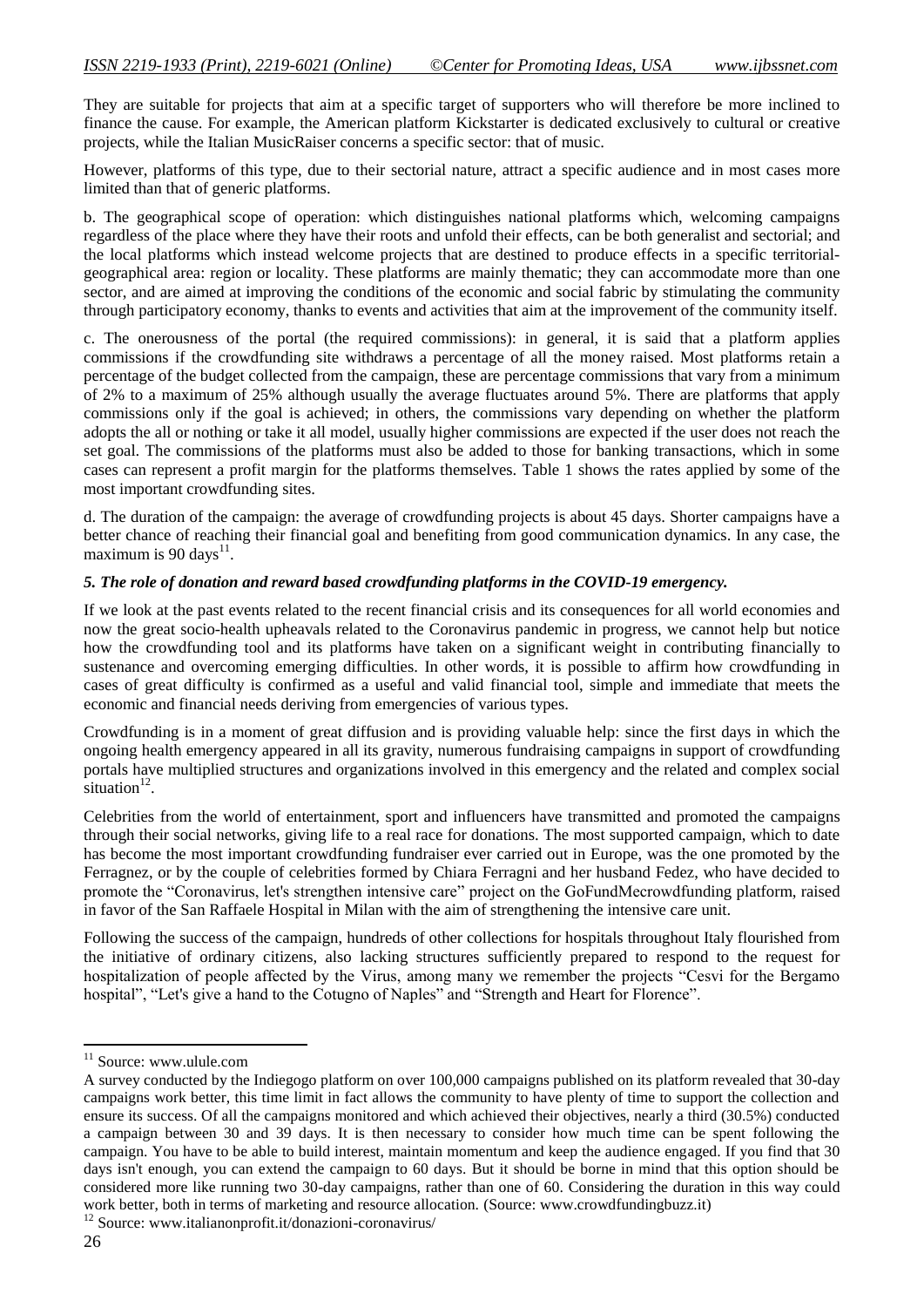With more than 700 collection campaigns, in Italy alone, crowdfunding has proved to be an effective tool to allow citizens to offer their active, immediate and above all transparent contribution to the organizations involved in the fight against the virus.

At this moment the platforms play a very delicate and essential role in guaranteeing the safety of their users and transparency in the management of the funds raised by individual campaigns. Given the specificity of the needs in place, the platforms most, if not exclusively, involved are those of the donation and reward based type.

A recent survey (April 2020), conducted by the European Crowdfunding Network among the various European crowdfunding platforms with the aim of measuring the impact of COVID -19 on their work, highlights that among the different types, those of the donation and reward type have experienced a low negative impact, compared to equity and lending platforms, both in terms of incoming flows and on new campaigns and on those already in place, highlighting a growing interest from investors in financing opportunities related to COVID-19 and in particular to '' launch of new social and solidarity initiatives linked to the health emergency (Figure 1).

As for Italy, as of May 2020 there were 11 active donation platforms, 23 reward ones and 12 hybrid ones<sup>13</sup>. Table 2 shows some examples.

The platforms that collected the most in 2019 were: Produzioni dal Basso, Rete del dono, Forfunding, Eppela and Buonacausa with a success rate of approximately 14,800 donation and reward campaigns of 51% which corresponded to an average collection of  $\epsilon 8,000$  and an average donation of  $\epsilon 150^{14}$ .

As regards the year 2020, almost half a billion euros from private individuals, individual institutes, foundations, large NGOs and crowdfunding platforms were disbursed for the financing of healthcare facilities and the purchase of medical devices.

Among the platforms listed above, the following were particularly active: Gofundme, Forfunding, Rete del Dono and Tinaba (table 3).

Gofundme with over 15 million euros raised through 600,000 donations. The platform was accused, among other things, of unfair commercial practice by the Antitrust because the site interface can mislead the user and pay an additional tip to the platform itself (which can reach 10%). Another 3,027,925 euros went through Forfunding (the BancaIntesa platform, which has no commissions) with a total of 16,236 donations (including 420,273 euros for the Bergamo field hospital promoted by Cesvi). 1,693,796 euros come from Rete del Dono, which, for fundraising aimed at supporting macro-emergencies - that is, situations of great danger for people, goods, structures and the environment exposed to catastrophic damage and that require extraordinary interventions (such as the current moment) - applies a fee of 3% instead of 5%. About 300 thousand euros for the Tinaba platform, the only one with zero commissions.

## *6. The development of healthcare crowdfunding*

Since the 90s when it was a niche phenomenon, crowdfunding has become a fundamental tool for obtaining financing related to the social sphere.

From the foregoing paragraphs, it emerged the ability of crowdfunding platforms to contribute to solving the shortage of funds and financial difficulties in the medical health sector that arose at the beginning of the spread of the COVID-19 pandemic. However, the crowdfunding tool may not only be considered as a transitional solution adopted only in the event of a health emergency, but it could also in fact be part of the financial instruments used to tackle the chronic lack of financial resources in our health system. The arguments are based on the daily experience that each of us experiences on social networks able to offer a powerful contribution to the knowledge and publicity of such campaigns and the consistent number of fundraisers aimed at helping patients in supporting costs for therapies, especially those not available in the country of residence. Leader in this field is Gofundme who, with more than 250,000 campaigns a year and more than 500 million euros raised at no cost, leads the ranking of online campaigns for medical expenses. Also important isAescuvest which is the only crowdfunding platform in Europe active in the healthcare sector. Specifically, it is a German fintech that offers marketing services and a fundraising platform for startups and growing companies belonging to the healthcare sector, both in Germany and in Europe.

Thanks to the collaboration with the European Institute of Innovation and Technology (EIT Health), it comes into contact with the most interesting startups and with European organizations operating in the field of health care pharmaceutical companies, research institutes, medical universities etc.

**.** 

<sup>&</sup>lt;sup>13</sup> Hybrid models provide for the union of more models than those described in the text. The value of these models is inherent in the possibility of intercepting the greatest number of donors.

<sup>&</sup>lt;sup>14</sup> Source: Starteed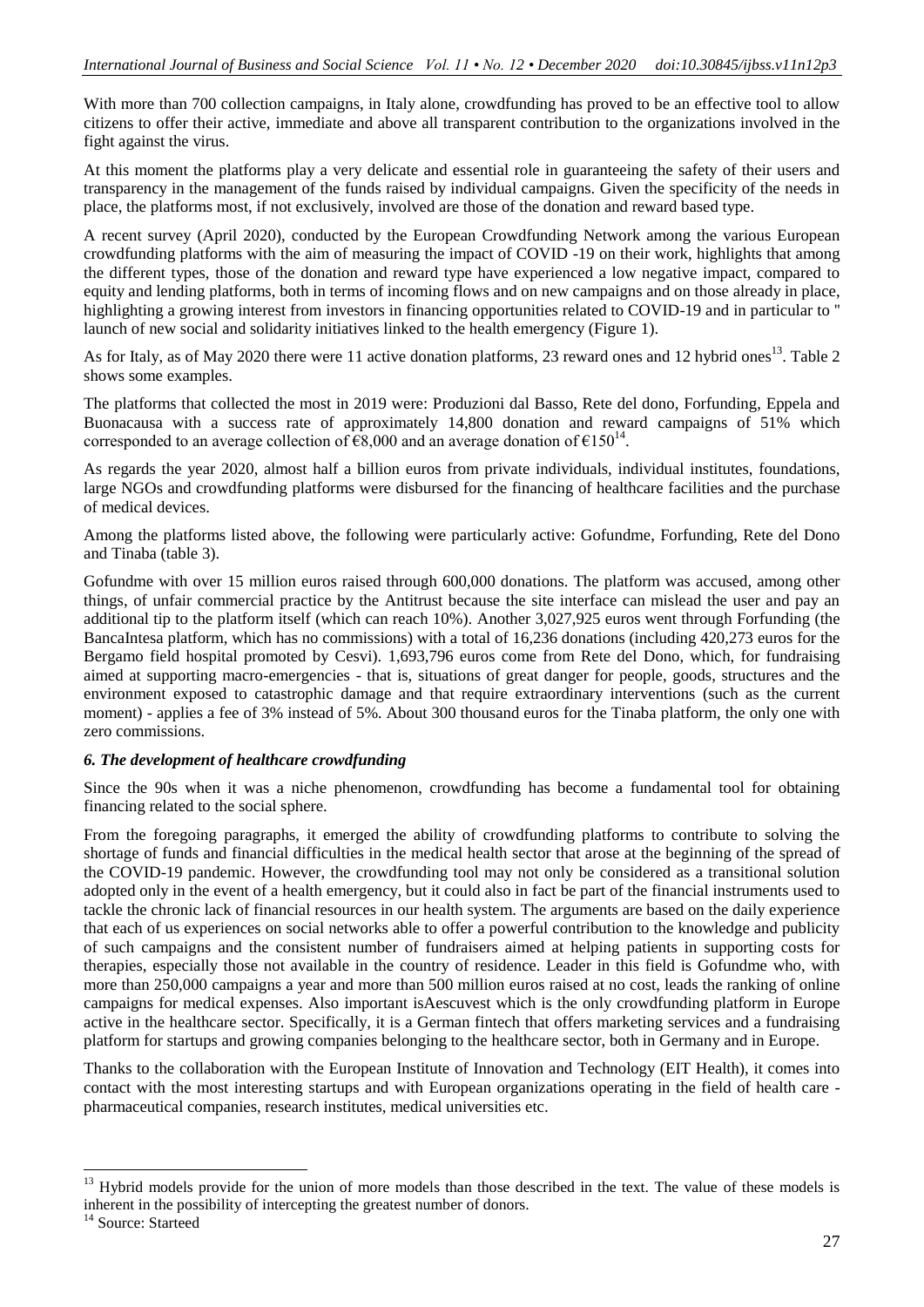Companies that raise funds through the platform are selected by a committee made up of professionals. The initiatives supported are those carried out in the biotechnology and pharmaceutical fields, in the digital sector (always aimed at health) and relating to projects that bring progress in medical technology.

Not falling within the type of donation or reward based platform, in this case Aescuvest investors face a real business risk which has as a counterpart a potentially high return that derives from an industry such as healthcare which is one of the most important and growing economic sectors, capable of offering great opportunities<sup>15</sup>.

Finally, noteworthy is the "MSD CrowdCaring" initiative (and here we return in a reward dress) proposed, in 2019, by MSD, a pharmaceutical company present in Italy for over 60 years, and Eppela, an Italian reward crowdfunding platform, which aims to financing of the best projects in some aspects of the health sector: correct health information, digital health, simplification of treatment paths, improvement of the quality of life of patients and prevention. The initiativehas seen the funding, through four 40-day campaigns, of projects in four specific health areas: vaccines, fight against cancer, diabetes and HIV.

#### *7. Conclusions*

In recent years, crowdfunding has proved to be a tool full of potential, capable of stimulating innovation, business growth and in this last period also the well-being of the community, earning a worthy position in the financial system.

Born in the early 2000s, it drew great impetus from the climate of distrust towards the financial world that had resulted from the international financial crisis. The term crowdfunding indicates a form of financing, having different purposes, which is generated on the web, on the so-called online platforms, thanks to the direct involvement of a multiplicity of individuals. It sees a series of business models classified according to the financial return recognized to the investor such as: donation based crowdfunding, reward based, social lending and equity crowdfunding.

The development of the phenomenon in question in recent years has certainly been exponential, confirming the North American market as the leader in the sector. The Italian phenomenon is smaller than the American one, both in terms of the number of platforms and the number of projects presented and financed and the average volumes of resources brokered by the platforms. Although the Italian market, on the one hand, has proved inferior in terms of resources collected, on the other it is a market at the forefront from a regulatory and regulatory point of view. The Italian legislator, the first in Europe, has in fact regulated the crowdfunding phenomenon placing the emphasis exclusively on equity crowdfunding and the financing of innovative start-ups.

The innovative scopes of the tool and its benefits have had great prominence in our country at this time of difficulty linked to the coronavirus pandemic. Therefore, it seemed interesting to focus on the role played by crowdfunding platforms, especially those of the donation and reward based type, in supporting the emergency created following the widespread diffusion of COVID-19 in Italy and around the world.

Given the serious emergency situation in our country, it was possible to observe, from the first days of crisis, the birth, first on the initiative of famous influencers and subsequently of ordinary citizens, of countless fundraisers in support of the structures and organizations involved in the health emergency in order to be able to implement the services necessary to deal with the situation. The leading platform in this period was certainly the American platform GoFundMe which with more than 3300 collections (not only in Italy) has collected more than 15 million euros.

In a moment, like the current one, of strong insecurity in which the coronavirus has brought serious and unexpected consequences all over the world, forcibly upsetting people's habits, recording a drastic drop in consumption, great instability in the financial markets, and great difficulties healthcare, crowdfunding, thanks to the possibility of financing charitable initiatives, has been confirmed as a valid financial tool by accelerating access to capital and minimizing bureaucratic difficulties often guilty of delays in aid. The platforms with their intuitiveness and simplicity of operation have allowed everyone to participate according to their own possibilities, reaching truly significant collection objectives in favor of the community, playing an important social role and helping in dealing with the health emergency we are experiencing. The great attention paid to this financing instrument and the important benefits it brings leads to hypothesize the possibility for the latter to be able to fully qualify as one of the various sources of financing to which the health system, especially the national one, can refer permanently.

1

<sup>&</sup>lt;sup>15</sup> We must also consider the risk of failure of the initiative, a hypothesis that is anything but rare, aggravated by the fact that we are talking about startups and very young companies. It means that the expected return is not guaranteed and may be less than your invested amount. Equity crowdfunding generally attracts retail investors because it offers interesting and stimulating projects with higher earnings prospects than other types of investments.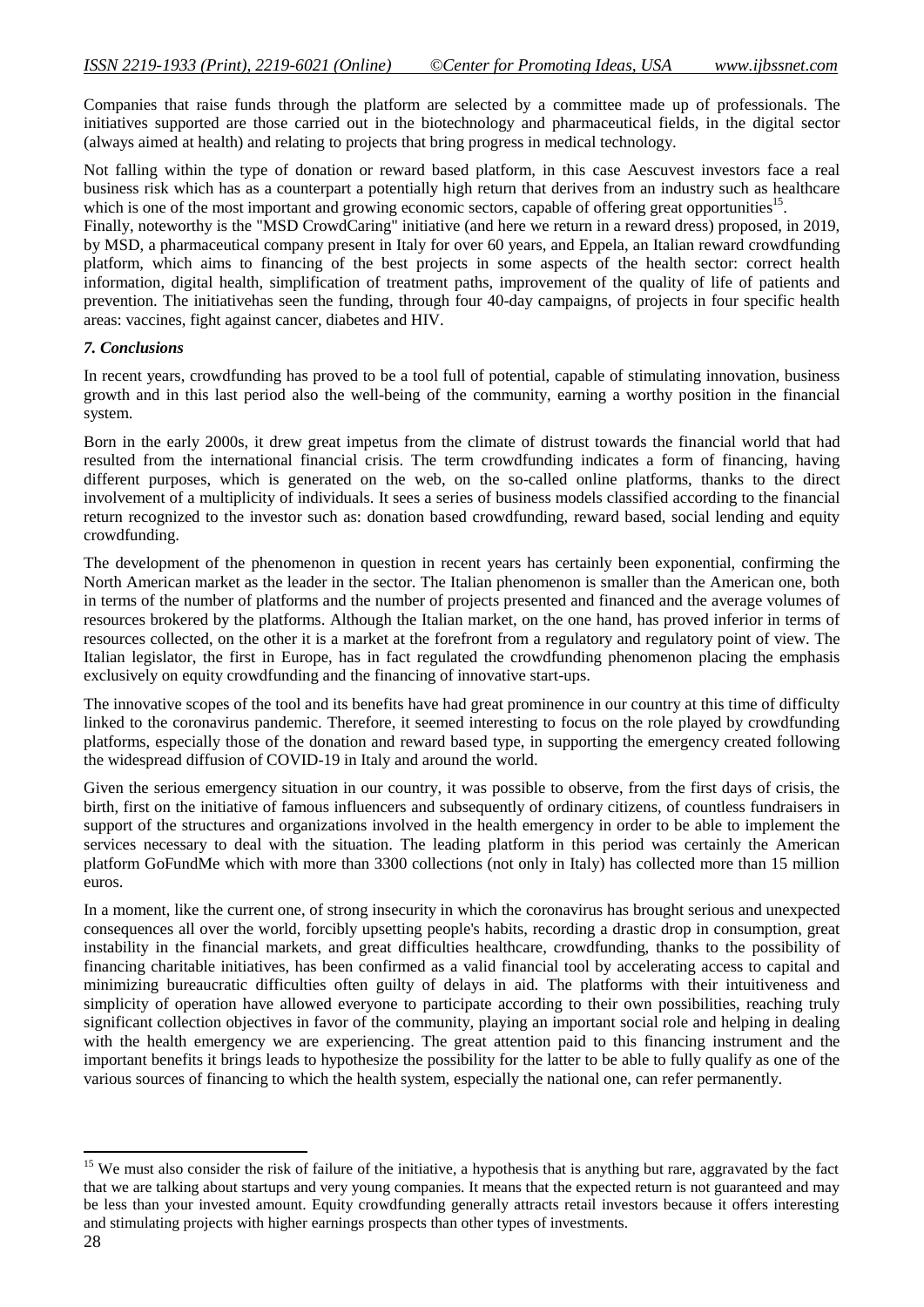## **Tables and figures**

| <b>Platform</b>             | <b>Collection fees</b>                       |                                          |
|-----------------------------|----------------------------------------------|------------------------------------------|
|                             |                                              | Fees related to the payment              |
|                             |                                              | method                                   |
| Gofundme                    | $0\%$                                        | $2,9\% + 0,25\epsilon$ per transaction   |
| Fundrazr                    | (in the case of a single<br>0%               | n.a.                                     |
|                             | individual -<br>voluntary<br>a               |                                          |
|                             | contribution is expected); 5% (in            |                                          |
|                             | case of organization)                        |                                          |
| Crowdrise                   | $3\% - 5\%$                                  | $2,4\%$ - 2,9% + 0,30\$ per transaction  |
| Fundly                      | 4,9%                                         | $2,9\% + 0,30$ \$ per transaction        |
| Kickstarter                 | 5%                                           | $3\% + 0,20\$ per transaction            |
| Indiegogo                   | 5%                                           | $3\% + 0,20\$ per transaction            |
| Forfunding (IntesaSanpaolo) | $0\%$                                        | $0\%$                                    |
| Rete del Dono               | $5\% + \text{VATonly}$ if the beneficiary is | $1,8\% + 0,35 \in$ per transaction       |
|                             | a natural person; 0% in the case of          |                                          |
|                             | a non-profit organization                    |                                          |
| Eppela                      | 5%                                           | $1,2\% + 0,15 \in (Visa/Mastercard)$     |
|                             |                                              | $2,7% + 0,25\epsilon$ (American Express) |
| DeRev                       | 4% - 9%                                      | n.a.                                     |
| Produzioni dal Basso        | $3\% - 5\%$                                  | $3,4\% + 0,35$ (Paypal)                  |
|                             |                                              | $0,9% + 0,20$ (Lemonway)                 |

**Table 1- The costs of the main crowdfunding platforms**

**Source: websites of the individual platforms**

## **Table 2 - Some examples of donation and reward based crowdfunding platforms active in Italy**

| <b>Platform</b>             | <b>Business model</b> | <b>Sector</b>   |
|-----------------------------|-----------------------|-----------------|
| 1Caffè                      | Donation              | Generalist      |
| Forfunding (IntesaSanpaolo) | Donation              | Generalist      |
| Gofundme                    | Donation              | Generalist      |
| Insiemedoniamo              | Donation              | Social          |
| Rete del dono               | Donation              | Third sector    |
| Be Crowdy                   | Reward                | Art and culture |
| Eppela                      | Reward                | Generalist      |
| Kickstarter                 | Reward                | Generalist      |
| Indiegogo                   | Reward                | Generalist      |
| Upspringer                  | Reward                | Publishing      |
| DeRev                       | Hybrid                | Innovation      |
| Produzioni dal Basso        | Hybrid                | Generalist      |
| Greenfunding                | Hybrid                | Green economy   |
| Proposizione                | Hybrid                | Generalist      |
| FundItalyee                 | Hybrid                | Generalist      |

#### **Source: personal elaboration**

**Table 3 - Fundraising in support of healthcare facilities and the purchase of medical devices (data April 2020)**

| <b>Fundraising on the web</b> |                      |                            |
|-------------------------------|----------------------|----------------------------|
| <b>Platform</b>               | <b>Funding</b>       | <b>Number of donations</b> |
| Forfunding                    | $3.027.925 \in$      | 16.236                     |
| Gofundme                      | $+15$ mln $\epsilon$ | 600.000                    |
| <b>Rete del Dono</b>          | 1.693.796 €          | 17142                      |
| <b>Tinaba</b>                 | 299.716 €            | 1689                       |

 **Surce: Gabanelli M., DataroomCorriere della Sera, april 2020**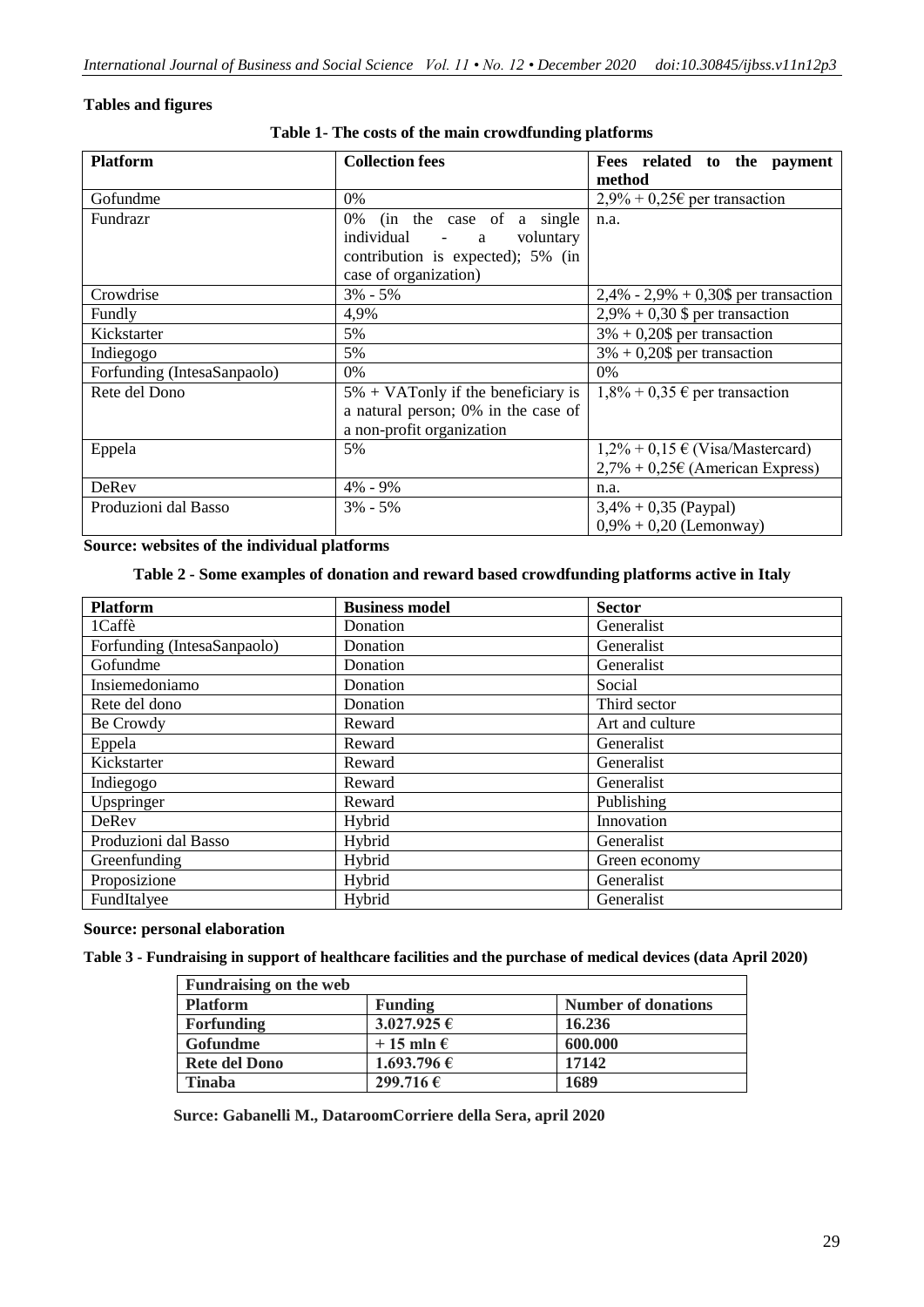

**Figure 1. Impact of COVID-19 on the work of donation and reward based platforms (April 2020)**

#### **Source: European Crowdfunding Network (www.eurocrowd.org)**

#### *References*

- Agrawal J. K., Catalini C., Goldfarb A., (2011). The Geography of Crowdfunding, National Bureau of Economic Research, Working paper n. 16820, avaible: www.ssrn.com.
- Belleflamme P., Lambert T., Schwienbacher A., (2014). Crowdfunding: Tapping the right crowd.Journal of Business Venturing*,* 29(5).
- Belleflamme P., Omrani N., Peitz M., (2015). The economics of crowdfunding platforms, avaible: www.ssrn.com.
- Boudreau, K. J., Lakhani, K. R., (2013). Using the crowd as an innovation partner.Harvard Business Review, 91(4).
- Brabham D.C., (2008). Crowdsourcing as a model for problem solving: an introduction and cases.Convergence: the International Journal of Research into New Media Technologies 14:1.
- Calveri C., Esposito R., Crowdfunding world 2013*. Report, analisi e trend*, report on line: www.derev.com.
- Cohen J., (2016).A study on the history and functionality of real estate crowdfunding, on line: https://core.ac.uk/download/pdf/76391612.pdf.
- Commissione Europea, (2013) Guida alla Social Innovation. On line http://europa.formez.it/content/guide-tosocial-innovation.
- Commissione Europea, (2017). Il crowdfunding cosa è. Una guida per le piccole e medie imprese, on line: https://op.europa.eu/it/publication-detail/-/publication/d5e626ba-d7c8-11e6-ad7c-01aa75ed71a1/languageit/format-PDF
- De Buysere, K., Gajda, O., Kleverlaan R.,Marom D, (2012). A Framework for European Crowdfunding, 1° edizione, www.crowdfundingframework.eu
- Estellés Arolas, E.; González Ladrón-de-Guevara, F., (2012).Towards an integrated crowdsourcing definition.Journal of Information Science*,* vol 38, n.2.
- Furlani A., Lutman F., (2012). Social innovation. Reti sociali: le nuove protagoniste dell'innovazione. Una guida pratica per le aziende italiane, Franco Angeli Editore.
- Hagiu A., Wright J., (2015). Multi-side platforms, avaible: www.ssrn.com.
- Hong Y., Hu Y., Burtch G., (2018).Embeddedness, Pro-Sociality, and Social Influence: Evidence from Online Crowdfunding*,*avaible: www.ssrn.com.
- Jiang Y., Ho Y.-C., Yan X., Tan Y., (2019). When on line lending meets real estate: examining investment decisions in lending – based real estate crowdfunding, avaible: www.ssrn.com.
- Kleeman F., Gunter Voss G. e Rieder K., (2008). Un(der)paid innovators: the commercial utilization of consumer work through crowdsourcing.Science, Technology & Innovation Studies, 4:1, on line: https://core.ac.uk/download/pdf/46909382.pdf